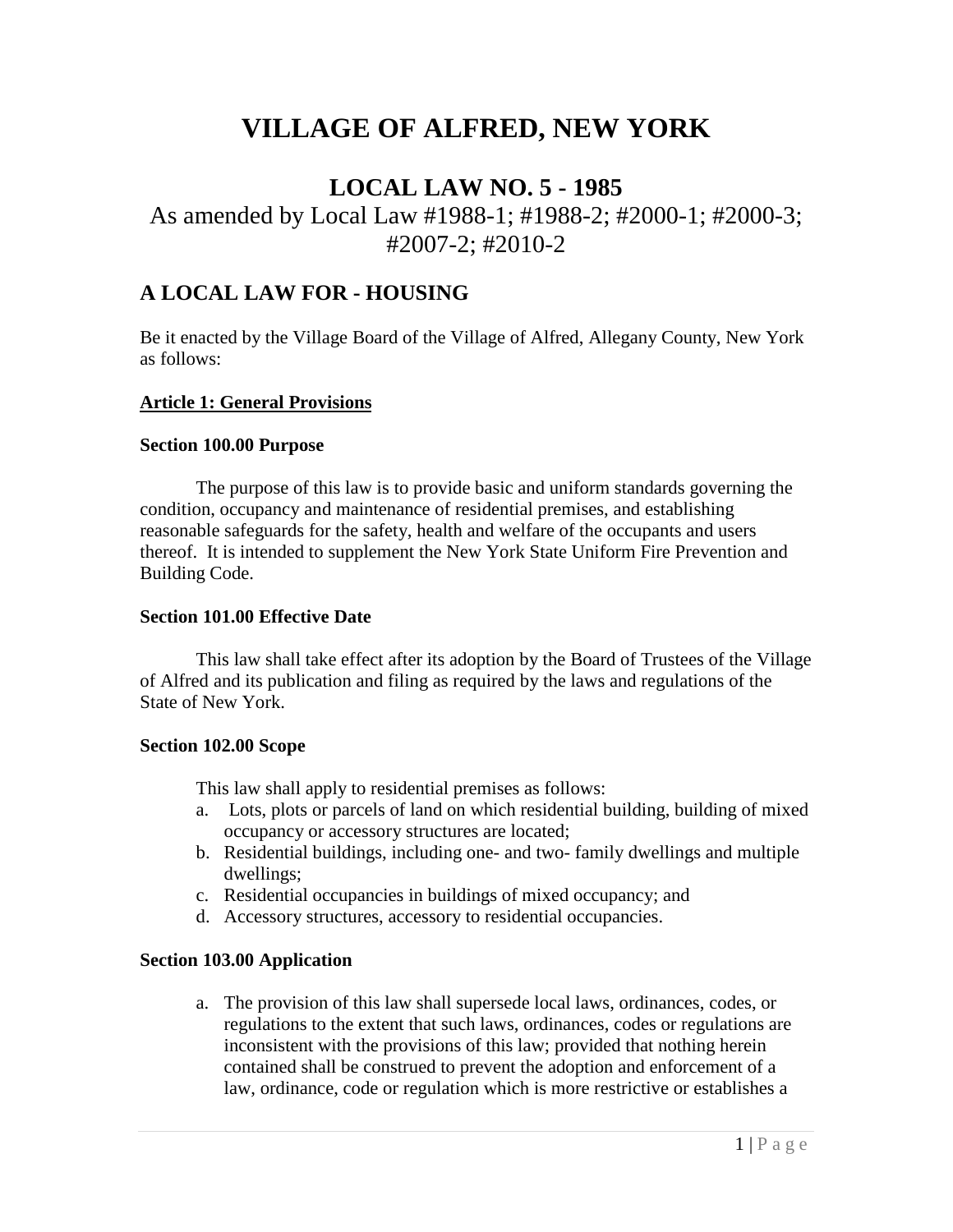higher standard than these provided in this law, and such more restrictive requirement or higher standard shall govern during the period in which it is in effect.

b. Where a provision of this law is found to be in with a provision of zoning, building, electrical, plumbing, fire, safety, health, water supply or sewage disposal law or ordinance, or regulation adopted pursuant thereto, or other local law, ordinance, code or regulation, the provision or requirement which is the more restrictive or which establishes the higher standard shall prevail.

#### **Section 104.00 Partial Invalidity**

If a term, part, provision, section, subdivision or paragraph of this law shall be held unconstitutional, invalid or ineffective, in whole or in part, such determination shall not be deemed to invalidate the remaining terms, parts, provisions, sections, subdivisions and paragraphs.

#### **Article 2: Space Requirements**

#### **Section 200.00 General Requirements**

- a. Buildings occupied in whole or in part as defined in this law shall comply with the requirements hereinafter set forth concerning occupancy, size, light and ventilation in order to provide safe and healthful environment.
- b. The term, accessory use, shall have a uniform meaning and shall apply in the same manner and under the same conditions or restrictions to all residential buildings.

#### **Section 201.00 Maximum Occupancy**

- a. In dwelling units, the maximum number of occupants shall be limited to the number determined on the basis of the floor areas of habitable rooms, other than kitchens, as follows:
	- i. One occupant per room having floor area of at least 80 but less than 120 square feet; two occupants per room having floor area of at least 120 but less than 180 square feet; and three occupants per room having floor area of 180 or more square feet.
- b. In lodging units, the maximum numberof occupants shall be limited to the number determined on the same basis as for dwelling units.
- c. In buildings occupied as clubs, sorority or fraternity houses and providing sleeping accommodations for more than five persons, the maximum number of occupants so accommodated in any habitable room shall be limited to the number determined on the basis of the floor area, in square feet, of the room divided by 50 square feet per occupant.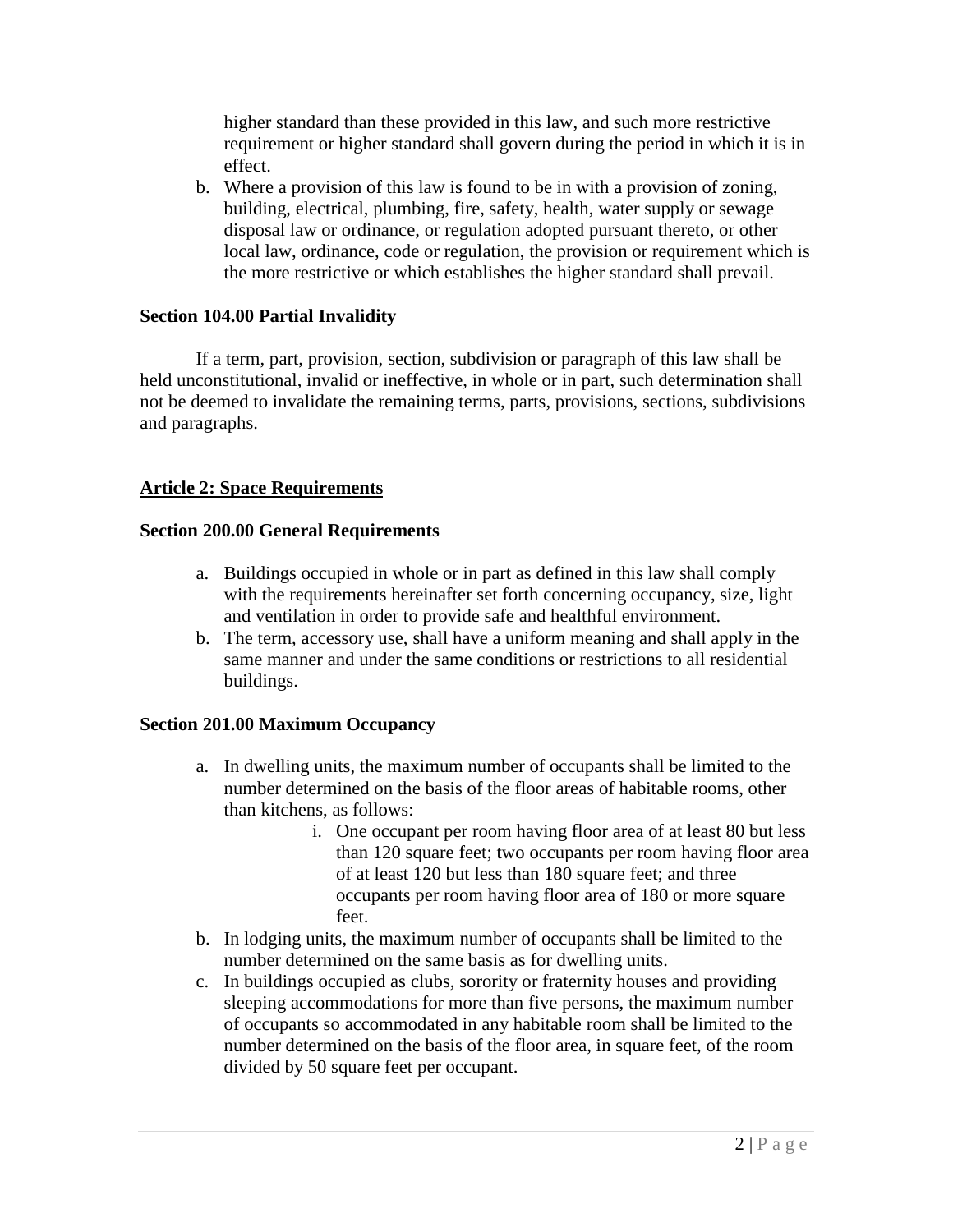#### **Section 202 Prohibited Uses**

- a. It shall be prohibited to use for sleeping purposes any kitchen, nonhabitable space or public space.
- b. It shall be prohibited, in lodging houses, to use for dining purposes any communal kitchen containing less than 100 square feet of floor area, or any nonhabitable space or public space other than dining space.
- c. It shall be prohibited to prepare or eat meals in lodging units.
- d. It shall be prohibited to use any cellar space as habitable space.

#### **Section 203.00 Habitable Space- Size**

- a. A dwelling unit shall contain at least one habitable room having a minimum of 150 square feet of floor area and a minimum horizontal dimension of 10 feet.
- b. Kitchens shall have a minimum of 60 square feet of floor area, and other habitable spaces shall contain not less than 80 square feet of floor area and shall have a minimum horizontal dimension of 7 feet.
- c. Every alcove less than 60 square feet, except a cooking space or foyer, shall be deemed to be part of a habitable room. The area of the opening in the dividing partition between alcove and the room shall be at least 80 per cent of the wall area of such partition, measured on the alcove side, but not less than 40 square feet. The depth of such alcove shall not exceed half its width. The floor area of the alcove shall be added to the floor area of the room in determining light and ventilation requirements for the room. An alcove with an area of 60 square feet or more, but less than the required area of a habitable room, shall be separately lighted and ventilated as required for habitable space.

#### **Section 204.00 Basements**

Basements shall not be deemed habitable space where required windows are located only on one wall and the depth of the basement space exceeds four times its clear height.

#### **Section 205.00 Light and Ventilation**

- a. Habitable space shall be provided with natural light through one or more windows, skylights, transparent or translucent panels, or any combinations thereof, that face directly on legal open spaces at least 6 inches above the adjoining finished grade, or are above a roof. The amount of light shall be equivalent to that transmitted through clear glass equal in area to 10 per cent of the floor area of the habitable space.
- b. Habitable space shall be provided with artificial light.
- c. Habitable space shall be provided with natural ventilation through openable parts of windows or other openings in exterior walls that face legal open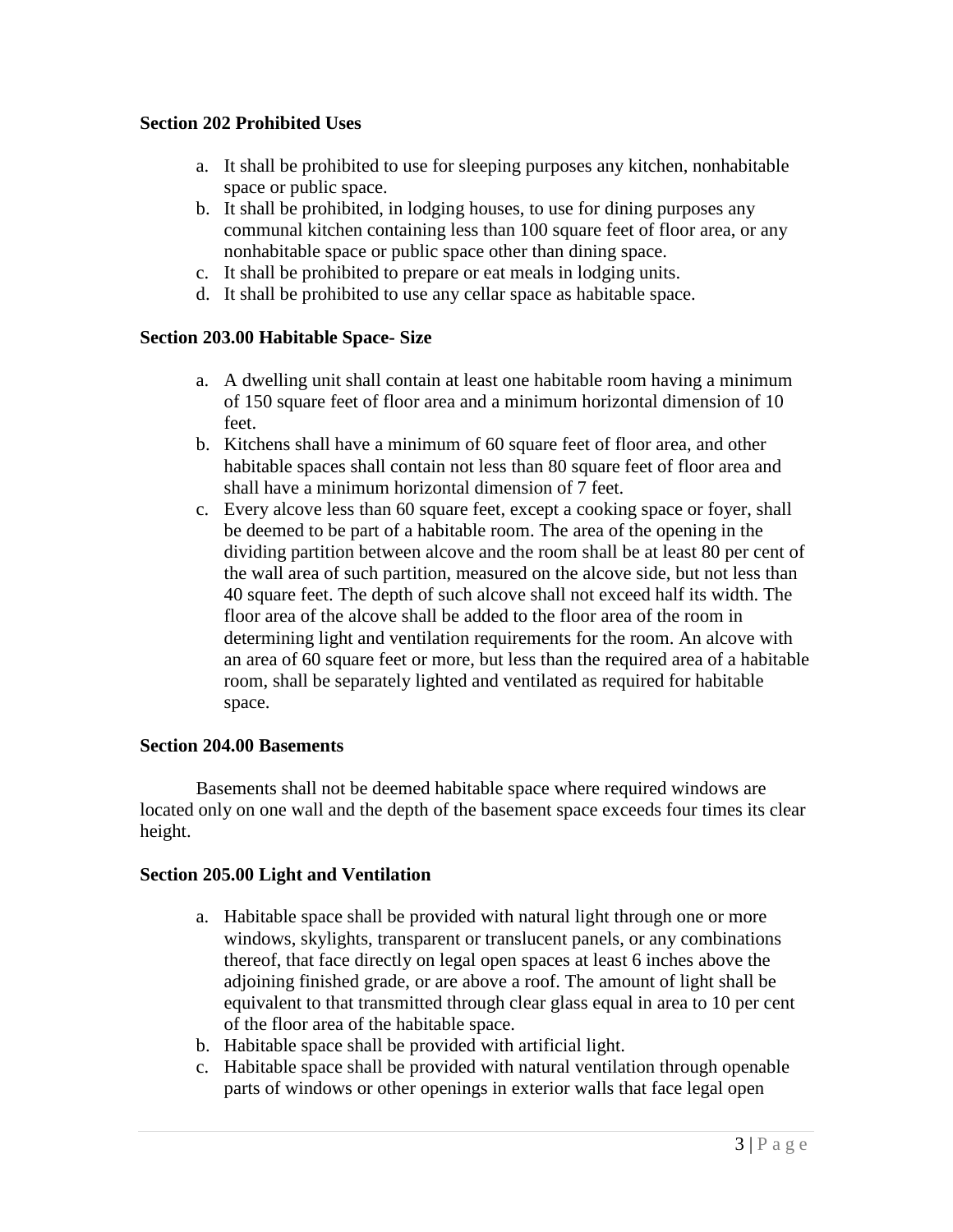spaces through the adjoining finished grade or above a roof, or through openable parts of skylights, providing total clear ventilation area equal to not less than 5 per cent of the total floor area of each habitable space.

d. Habitable space may also be provided with mechanical ventilation, in addition to natural ventilation.

#### **Section 206.00 Miscellaneous Requirements**

- a. Dwelling units shall be separated from eachother and from other spaces outside the dwelling unit.
- b. Sleeping rooms within dwelling units shall be separated from each other and from other spaces outside the sleeping rooms to provide privacy.
- c. Lodging units shall be separated from each other and from other spaces outside the lodging units.
- d. A communal kitchen or dining room in a lodging house shall be accessible to the occupants sharing such kitchen or dining room without going through a dwelling unit or lodging unit of another occupant.

#### **Section 207.00 Height**

Public space shall have a minimum height of 7 feet 6 inches measured from finished floor to finished ceiling.

#### **Section 208.00 Light and Ventilation**

- a. Public spaces shall be provided with artificial light.
- b. In public stairs, stairways and passageways artificial light shall be electric lighting available at all times so as to afford safe passage for occupants and users. Such lighting shall conform to the following:
	- i. A sufficient number of fixtures shall be provided so that the distance between fixtures is not more than 30 feet and so that no wall is more
	- than 15 feet distant from a fixture.<br>ii. Incandescent lighting shall be based on not less than  $\frac{1}{4}$  watt per square foot of floor area, except that each fixture shall have a lamp or lamps with a total of not less than 25 watts.
	- iii. Fluorescent lighting shall be based on not less than 1/10 watt per square foot of floor area, except that each fixture shall have a lamp or lamps of a total of not less than 15 watts.
	- iv. Where under these formulas the calculated wattage does not correspond to that of a standard lamp, the next larger size shall be used.
- c. Public spaces shall be provided with either natural ventilation, conforming to the requirements for habitable space, or with mechanical ventilation.
- d. Kitchenettes, bathrooms, and toilet rooms shall be provided with ventilation in accordance with either of the following: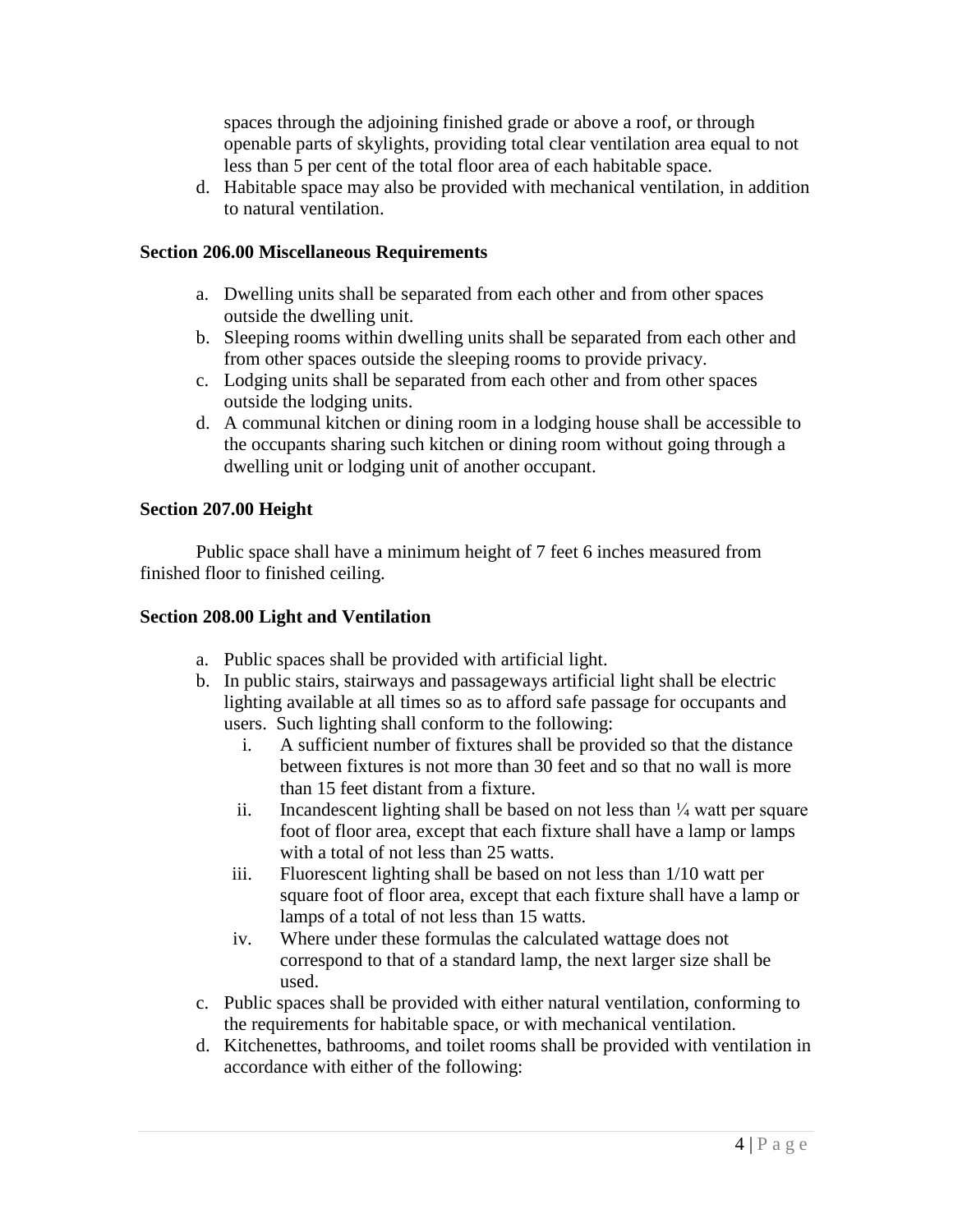- i. Natural ventilation as required for habitable space, except that such openable areas shall be not less than <sup>1</sup> <sup>½</sup> square feet for bathrooms <sup>o</sup><sup>r</sup> toilet rooms and not less than 3 square feet for kitchenettes; or
- ii. Mechanical ventilation exhausting not less than 25 cfm for bathrooms and toilet rooms and not less than 100 cfm for kitchenettes.

#### **Section 209.00 Access and Vertical Travel Between Stories**

- a. Stairs, both interior and exterior, shall be of sufficient width in conformity with generally accepted standards so as to serve the occupants.
- b. Railings shall be provided on open portions of stairs, balconies, landings and stairwells.

#### **Section 210.00 Cooking and Refrigeration**

- a. Each dwelling shall be provided with appropriate cooking and refrigeration equipment.
- b. Cooking and refrigeration equipment shall be maintained in good operating condition.
- c. Gas-burning cooking equipment shall be permanently fastened and connected in place. Gas supply connection to such equipment shall be made with pipe or tubing of solid metal.
- d. Solid fuel-burning cooking equipment shall be appropriately vented.

### **Section 211.00 Communal Cooking and Dining Facilities**

- a. Communal kitchens and dining rooms shall comply with the following requirements:
	- i. Communal kitchens shall contain at least 1 kitchen sink; at least 1 kitchen gas or electric stove equipped with an oven and not less than 4 top burners; at least one electric or gas type refrigerator with adequate food storage capacity, but in no case less than 8 cubic feet nominal size. Dining space and eating facilities where provided in the kitchen shall comply with the requirements for communal dining rooms.
	- ii. Communal dining rooms shall contain at least 1 dining chair and 2 linear feet of dining space for each occupant permitted in a dining room at any particular time.

#### **Section 212.00 Open Areas**

Yards and courts shall be kept clean and free of physical hazards.

#### **Section 213.00 Buildings and Structures**

a. Floors, walls, ceilings, furnishings and fixtures of residential buildings shall be maintained in clean and sanitary condition.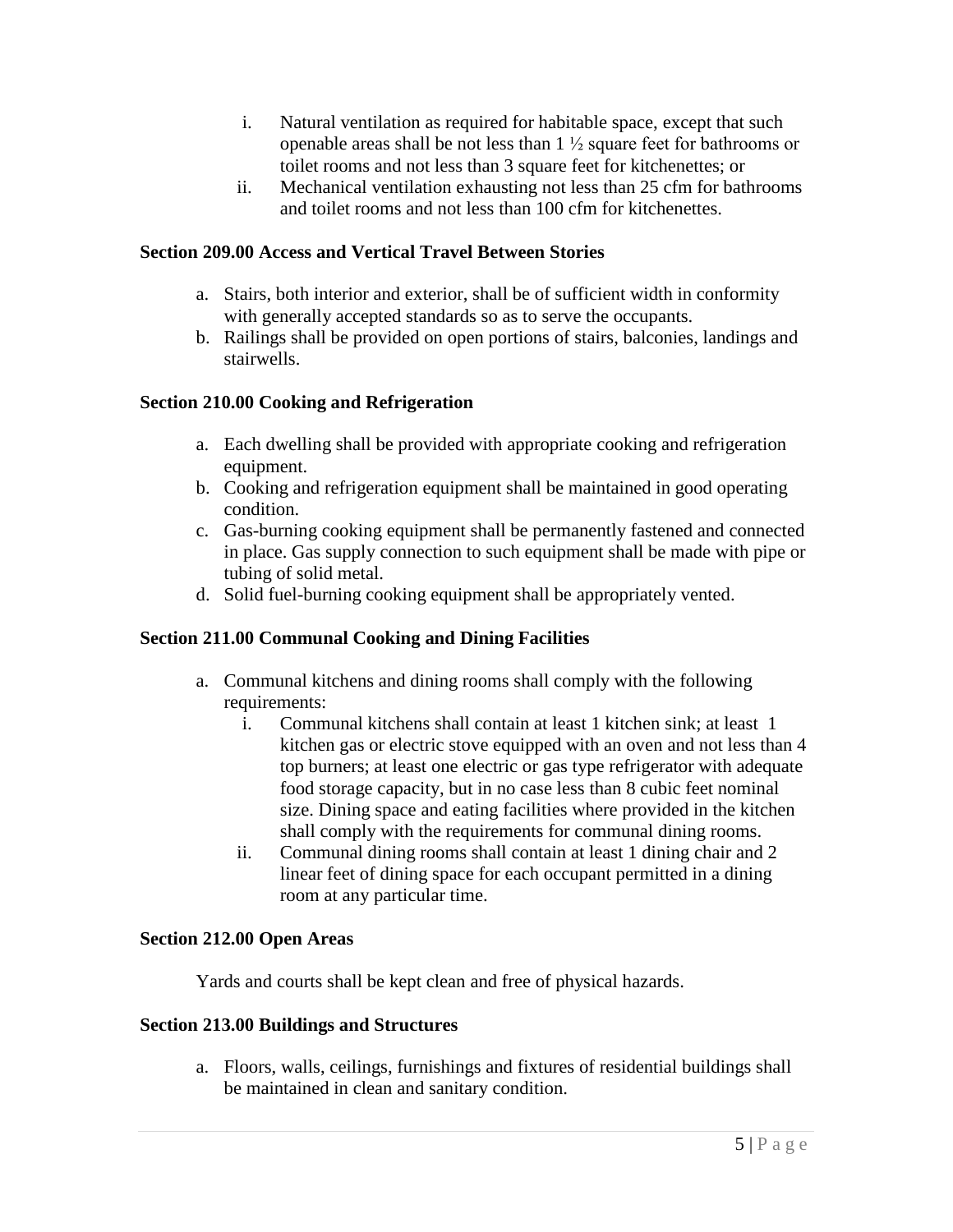b. Accessory structures shall be maintained so as to be free of conditions detrimental to safety or health.

#### **Section 214.00 Infestation and Screening**

- a. Where the potential for rodent or vermin infestation exists, windows and other openings in basements and cellars shall be appropriately screened with wire mesh or other suitable materials.
- b. From May  $1<sup>st</sup>$  to October  $1<sup>st</sup>$ , entrances to residential buildings shall be provided with self-closing type devices or screens, and windows and other openings used for ventilation shall be appropriately screened. Screens shall not be required in rooms located sufficiently high in the upper stores of multiple dwellings as to be free of mosquitoes, flies, and other flying insects.

#### **Section 215.00 Garbage and Refuse**

In single-family and multiple-family dwellings, it shall be prohibited to place garbage or refuse containers in front of or on the front porch of buildings except during the hours designated for garbage pickup. In dwellings of two or more units itshall be prohibited to store or accumulate garbage or refuse in public halls and stairways. **Section 216.00 ìCushy Furnitureî and Outdoor Storage**

- a. The storage of upholstered furniture (not manufactured for outdoor use) in The storage of upholstered furniture (not manufactured for outdoor use) is<br>outside areas is prohibited. "Outside Areas" include rooftops, yards, unenclosed porches, decks, patios, and balconies visible from the street.
- b. The storage of indoor items in any of these outside areas visible from the street shall be prohibited.
- c. The storage of construction materials, new or reusable, shall be prohibited in outside areas visible from the street.
- d. Those items which may be stored in such outside areas include sidewalk maintenance equipment (brooms, shovels, deicer, etc.), yard maintenance tools and mowers, furniture manufactured for outdoor use, bicycles, and holiday decorative items on display.
- e. A violation of this local law shall be punishable by a fine of not less than fifty nor more than two hundred and fifty dollars.

#### **Article 3: Dangerous or Unsafe Buildings or Structures**

#### **Section 300.00 Imminent Danger**

A building or structure which is an imminent danger to life and safety as a result of any violation or violations of the terms of this law shall be made safe and secure or demolished and removed by the owner thereof.

#### **Section 301.00 Vacate**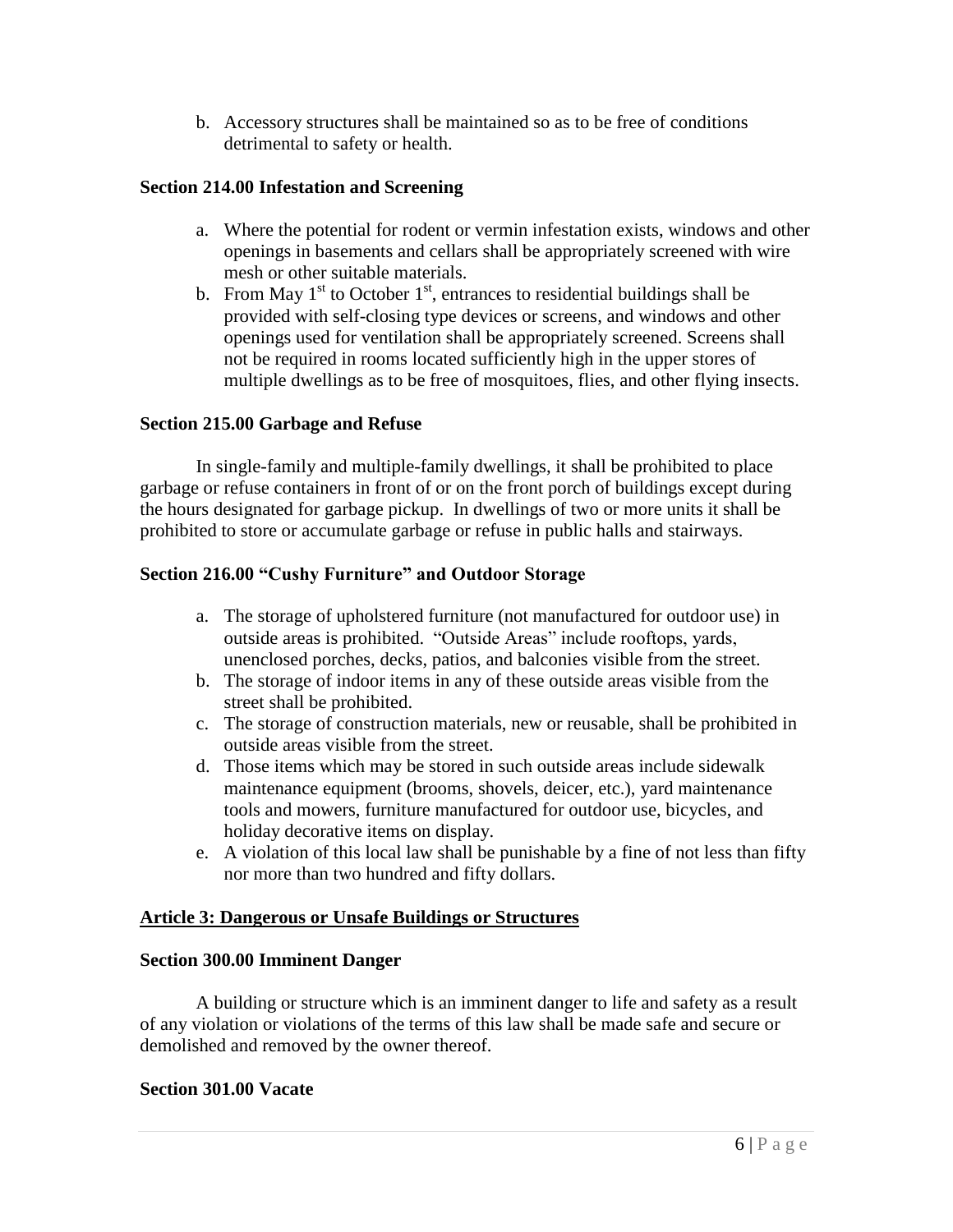The occupants of any such buildings or structures shall vacate the premises forthwith. No person shall use or occupy such building or structure unless and until it is deemed safe and secure by the officer of the Village of Alfred charged with the enforcement of this law.

#### **Section 302.00 No Entry to Premises**

Except for the owner, no person shall enter premises which have been ordered vacated unless authorized to perform inspections, repairs, or demolish and remove such building or structure.

#### **Article 4: Certificates of Compliance**

#### **Section 400.00 Certificate of Compliance**

This law shall be enforced by the officer of the Village of Alfred designated by the Village Trustees of the Village of Alfred and shall be known as the Housing Law Enforcement Officer. Whenever the Housing Enforcement Officer inspects premises and finds them to be in compliance with the Village of Alfred Housing Law, he shall issue a certificate of compliance on a form prescribed by the Village Trustees. The certificate of compliance shall be valid for two years from the date if issuance unless sooner revoked.

All annual housing inspections of fraternities and sororities will be conducted in April, with final re-inspections, if necessary, scheduled before August 20. There shall be no occupancy of a fraternity or sorority house that fails to post a certificate of compliance by August 20. Each fraternity and sorority is required to provide the Code Enforcement Officer with a list of the names and addresses of the following: President, faculty advisor, corporate headquarters, house manager or other officer in charge of maintenance, and person in charge of the property during the summer months if different from the above.

A certificate of compliance may only be revoked by the officer charged with the enforcement of this local law after an inspection of the premises, notice to the owner and occupant, and a reasonable opportunity to remedy any violation which does not represent an imminent danger to the health or welfare of the occupant of the premises. If the officer charged with the enforcement of this law upon inspection finds a condition which constitutes an imminent danger to the health of welfare of the occupants or the premises, he may revoke the certificate of occupancy forthwith.

The certificate of occupancy shall be posted conspicuously on the premises.

#### **Section 400.015 Application for Certificate of Compliance**

It shall be the responsibility of the owner of a property subject to inspection by the Code Enforcement Officer to apply for renewal of the Certificate of Compliance for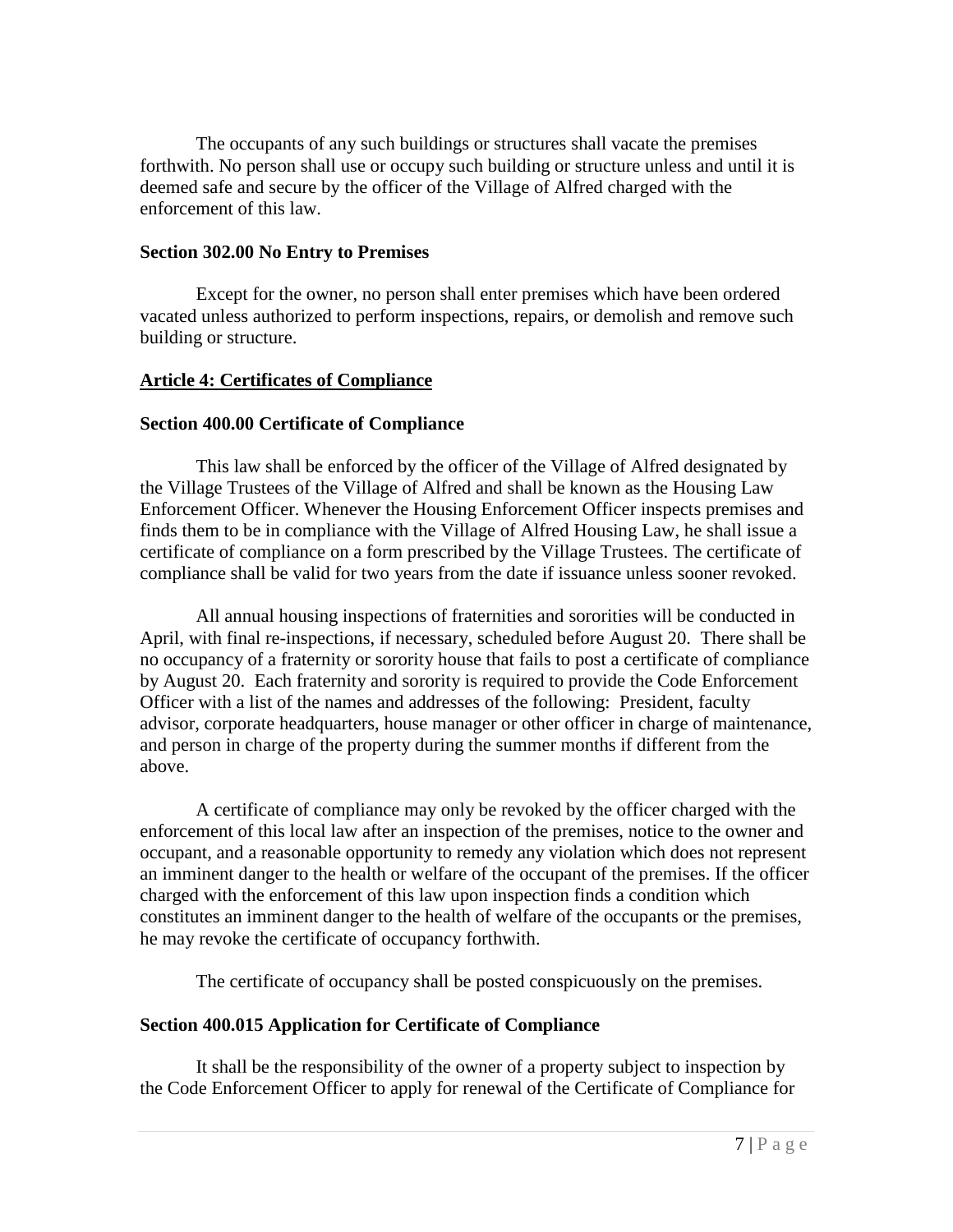that property. Such application shall be made to the Code Enforcement Officer not less than sixty (60) nor more than ninety (90) days before expiration of the existing certificate.

#### **Section 400.01 Registration**

- a. Owners and lessors of rental housing, or their respective agents, shall within 30 days of making their buildings suitable for occupancy by tenants, file with the Code Enforcement Officer (C.E.O.) on registration forms provided by the C.E.O., the following information:
	- i. The names and addresses of owner(s) and lessor, and of their respective, agents, upon whom violation order may be served;
	- ii. The street addresses of all properties subject to this code as will enable the C.E.O. to locate same; and
	- iii. Such other appropriate information as may be required for inspection, including but not limited to the use of the premises, number of units and number of rooms.
- b. Non resident owners of premises subject to this Housing Law who live beyond a fifteen (15) mile radius of the Village of Alfred, and who are not employed in the Village of Alfred, shall designate an agent with responsibility for the premises. Such agents shall reside in the Village of Alfred or within a fifteen (15) mile radius of the Village.

#### **Section 400.02 Smoke Detectors**

Owners or lessors of rental housing or their agents will certify to the Code Enforcement Officer at the inception of tenancy and every six months thereafter that smoke and fire detection devices in the premises are in working order. Certification shall be in writing, signed by the owner, lessor, or agent.

It is understood that it is the landlord's responsibility to provide tenants with detectors in good working order when tenants occupy the premises. After the inception of tenancy until the end of the rental term, it is understood that tenants are responsible for replacing batteries when necessary, while landlords have the responsibility to maintain the detector (other than the battery), in good order and repair.

Failure by the owner to provide the certificate required by this Section or to provide and maintain a working smoke detector or failure by the tenant to maintain batteries in an existing smoke detector, shall be considered a violation of this Local Law and shall subject the offender to any of the penalties provided in Section 500.00 of this Local Law.

#### **Section 400.03 Who May Request Inspection**

If, following a request directed to the Code Enforcement Officer (C.E.O.), the C.E.O finds probable cause to believe a violation of this Local Law, the New York State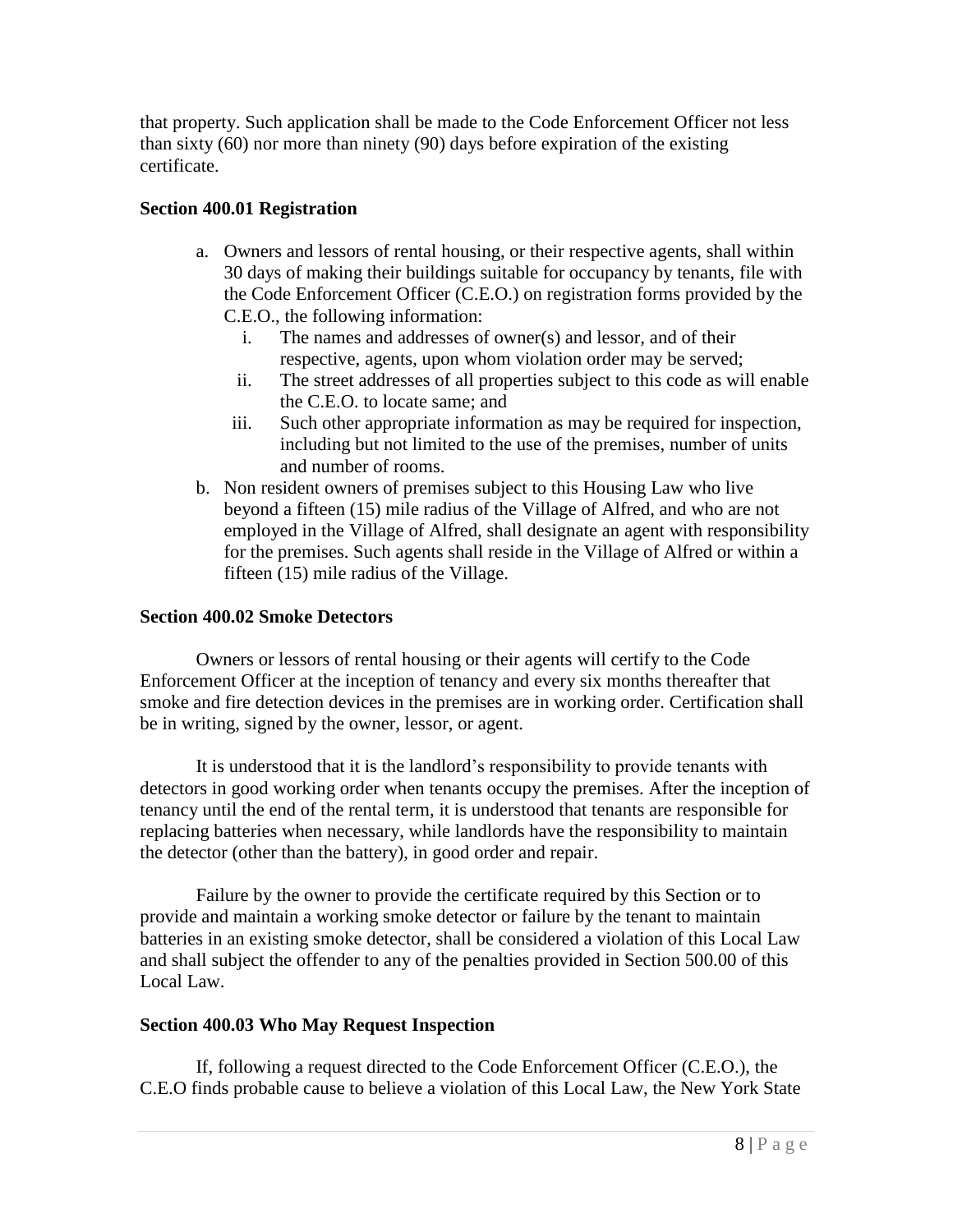Fire Protection and Building Code, or in the Zoning Law of the Village of Alfred exists on premises subject to inspection by the Code Enforcement Officer, the Code Enforcement Officer shall conduct an inspection to determine whether in fact such violation exists. If such violation exists, the Code Enforcement Officer may proceed to remedy or sanction such in accordance with the provisions of this or other applicable law. Such initial inspection following a request to inspect shall be free of charge. However, any subsequent inspections to determine whether violations have been remedied shall be charged in accordance with the fee schedule for this Law against the offending party.

Notwithstanding the above, nothing in this Section shall preclude a regularly scheduled inspection, nor shall it preclude the C.E.O. from inspecting a property subject to this Local Law if the C.E.O believes that a violation of the code may exist.

#### **Section 401.00 Temporary Certificate of Compliance**

Whenever the Village of Alfred Housing Law Enforcement Officer inspects premises and finds them not to be in compliance with the Village of Alfred Housing Law but finds further that such noncompliance does not represent any imminent danger to the health or welfare of the occupants of those premises and can be remedied within a reasonable time without vacating the premises, the Housing Law Enforcement Officer shall issue a temporary certificate of compliance on a form prescribed by the Village of Alfred Trustees. Such certificate shall not be issued for a period longer than is reasonably required to remedy any deficiencies in the premises and in no event shall be issued for a period longer than one hundred twenty (120) days.

#### **Section 402.00 Exemptions**

A certificate of compliance shall not be required for premises which are occupied year round by their owner as a principal residence where the owner rents one or more rooms to tenants who share the same cooking facilities as the owner occupant.

A certificate of compliance shall not be required for premises which are occupied by the owner year round as a principal residence and only rented by the owner to others during the owner's temporary absence, not to exceed fifteen months, from the Village of Alfred

#### **Section 403.00 Appeal Procedure**

A person aggrieved by a decision of the Alfred Village Housing Law Enforcement Officer which is arbitrary, unreasonable, capricious, or misinterpretation of the Alfred Village Housing Law may appeal such decision. Such appeal shall be made to the member of the Alfred Village Board designated by the Mayor to hear such appeals.

This appeal must be made in writing and filed with the Alfred Village Clerk not more than ten (10) days after the Housing Law Enforcement Officer's denial or termination of a certificate of compliance.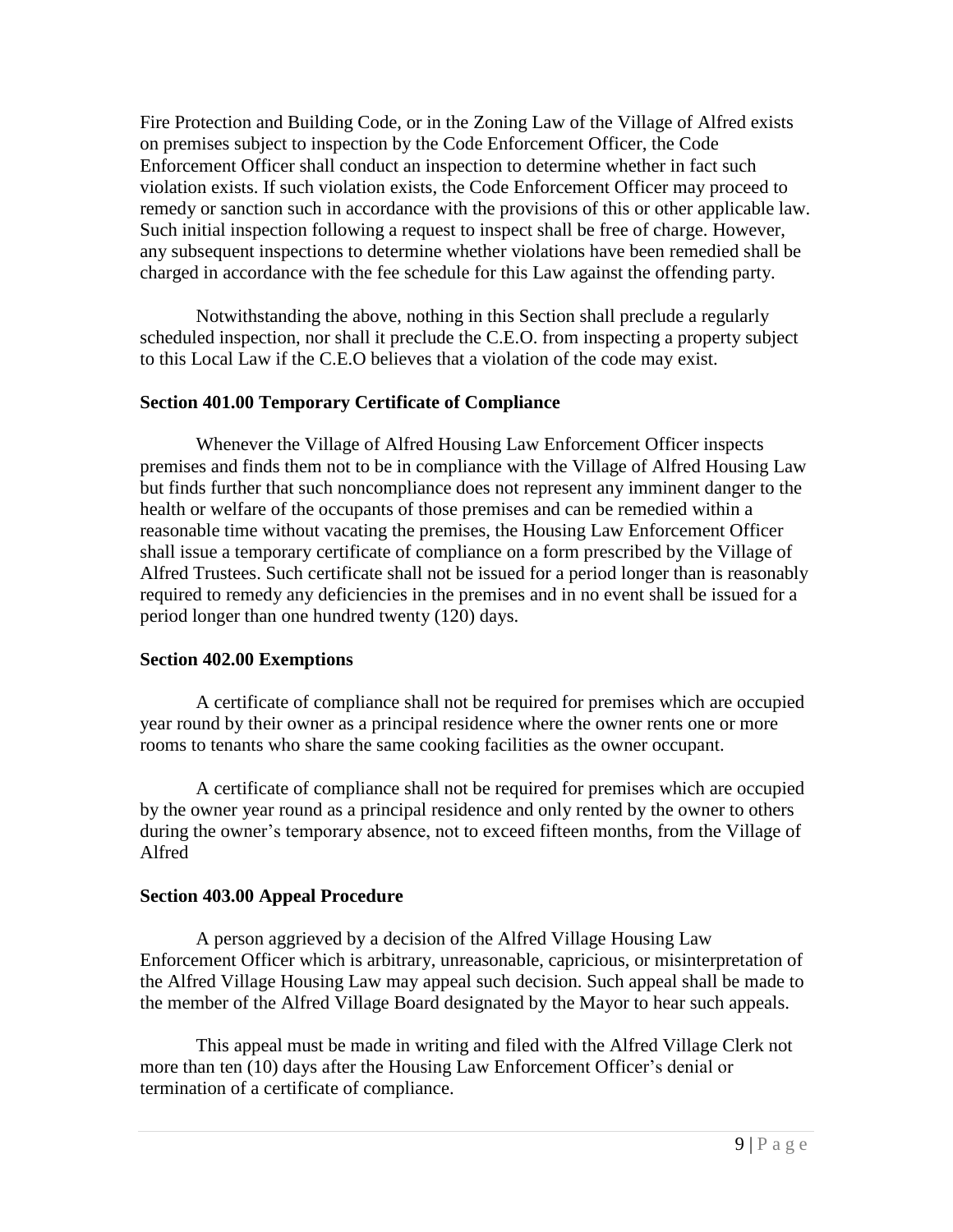The person designated to hear such appeal may meet with the appellant, may examine the premises in question, or may decide the appeal upon the papers submitted by the appellant and the Housing Law Enforcement Officer.

The person designated to hear such appeal shall render a written decision of the appeal within (20) days.

#### **Article 5: Penalties**

#### **Section 500.00 Violations**

No person shall rent premises in the Village of Alfred and permit them to be occupied for residential purposes unless those premises shall first have obtained a certificate of compliance or temporary certificate of compliance. Any violation of this law shall be punishable as a violation of a Local Law. Provided however that a certificate of compliance shall not be required for dormitories or residence halls owned and maintained by Alfred University or the New York State Agricultural and Technical College of Alfred.

Every person, whether owner, tenant, or other occupant, who shall violate this local law shall be guilty of a violation and upon conviction shall be punished by a fine of not less than Two Hundred Dollars (\$200.00) nor more than Two Hundred Fifty Dollars (\$250.00). Each week that a violation continues shall be considered a separate violation.

In addition to the fine set forth above, any person who violates this local law by receiving rent for premises lacking a necessary certificate of compliance or temporary certificate of compliance, shall be required to refund all rents collected for the rental of those premises for any period of time during which those premises lacked a necessary certificate of compliance or temporary certificate of compliance. Provided however that a landlord or owner shall not be required to refund rents or security deposits to a tenant or occupant who has caused the revocation of the certificate of occupancy for the premises through the neglect or willful misconduct of such tenant or occupant.

#### **Section 502.00 Fees for Inspection**

The fees for inspection conducted to insure compliance with this law shall be set by the Board of Trustees of the Village of Alfred. The same fee shall be charged for each and every inspection required by this local law for issuance or renewal of a Certificate of Compliance, whether it is the initial inspection, or a subsequent inspection to determine whether or not existing violations have been remedied.

#### **Section 503.00 Notice**